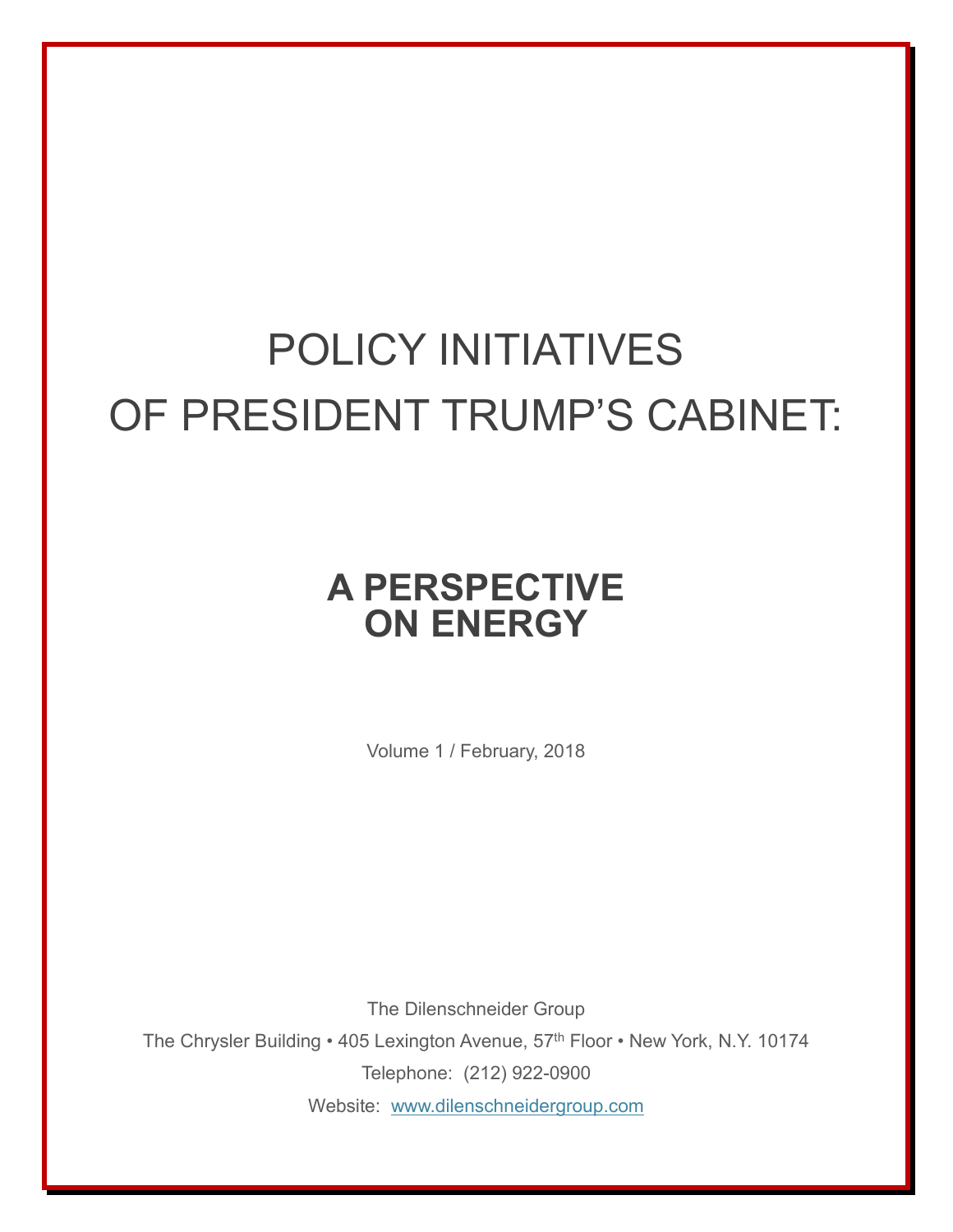*The Trump Administration has just marked its first year in office, and extensive work is being done by each of the cabinet secretaries. Every month for your background information, we will issue a special report on one of the secretaries' efforts. Here is the first report, on energy.*

When former Texas Governor Rick Perry took over the Department of Energy, the oil and gas industry was encouraged. As governor, Perry had extensive experience dealing with the industry, since energy production and refining are the lifeblood of the Texas economy.

Perry has been objective and balanced since he became Secretary, and in the past year the industry's expectations of a friendlier reception to its wants and needs have largely, but not entirely, been met.

Most important, the Country has a defined energy program that is moving the U.S.A. into the future.

The United States this year will forge ahead of Saudi Arabia in energy output and challenge Russia as world energy leader. The Administration says that one of its paramount goals is to increase oil and gas production and become a much larger energy exporter.

President Trump's decision to overturn President Barack Obama's ban on offshore drilling and open America's coasts to oil and gas exploration (acceding, however, to Florida's request for an exemption) was widely criticized. So was the provision in the tax bill to open the long-protected Arctic National Wildlife Refuge to drilling, along with the President's approval for the Keystone XL pipeline and his decision to take the U.S. out of the Paris climate change pact.

However, not so widely publicized were a number of regulatory changes that affect the energy industry and have a significant impact on the United States.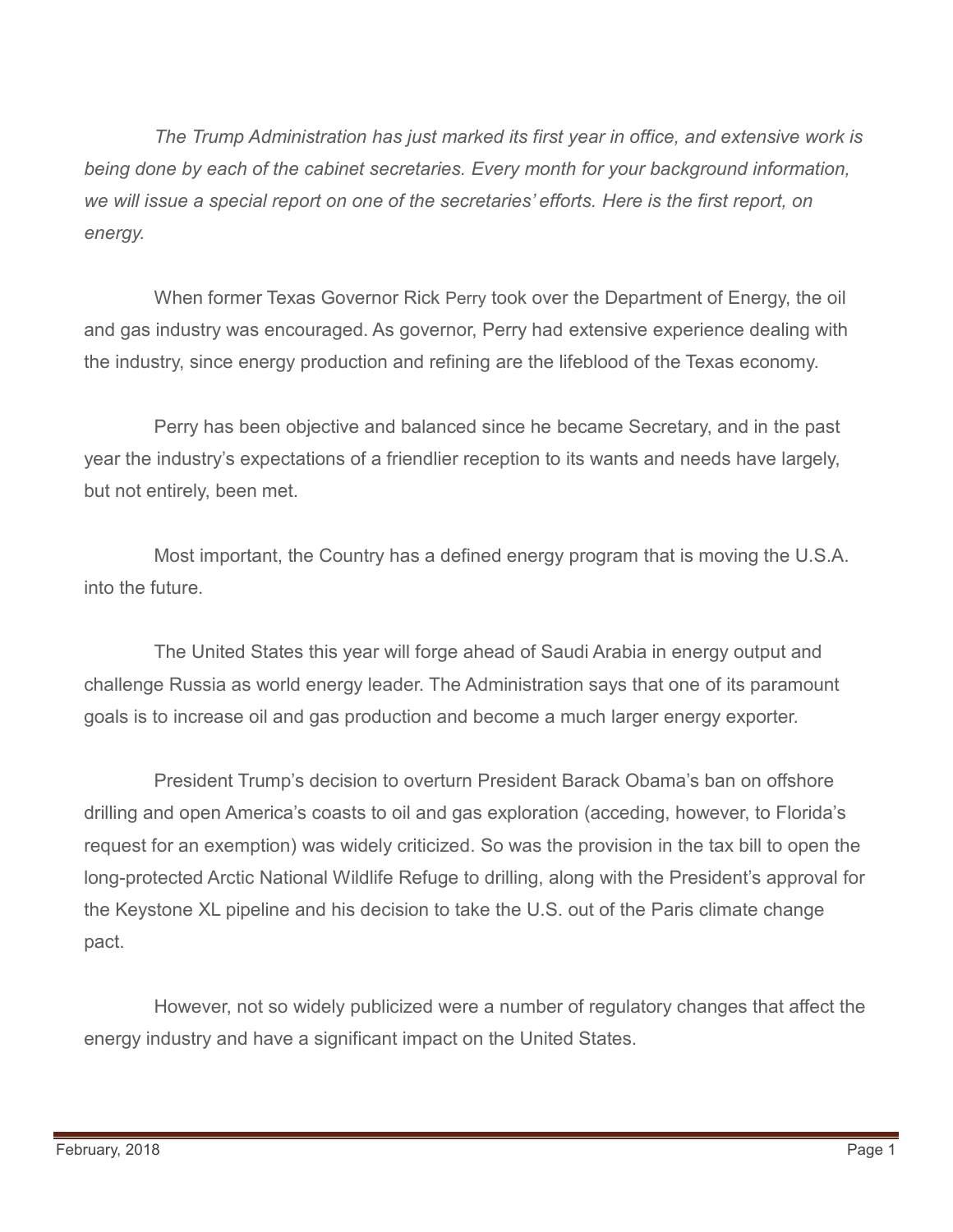Citing his intention to reduce regulatory restrictions on the energy industry, Secretary Perry has asked the Department of Energy to "streamline natural gas exports," change the way national laboratories conduct research into energy technology, review the necessity for and enforcement of regulations under the National Environmental Policy Act and review the department's program to make consumer appliances more energy efficient.

"I look forward…to freeing the energy sector from unnecessary regulatory burdens," Perry said. On balance, he has made progress toward his stated goals. There remains a lot to be done, however.

Now, some perspective:

The Department of Energy is being joined in its efforts to reduce constraints on oil and gas drilling by other agencies. The Interior Department's Bureau of Ocean Energy Management is proposing to revise or eliminate regulations on offshore drilling equipment.

The Bureau of Land Management is finalizing a proposal to repeal regulations that limit hydraulic fracking on federal lands. Critics suggest this could lead to more earthquakes.

Last month, the Federal Energy Regulatory Commission, which oversees regional electricity markets, rejected a proposal from Secretary Perry to guarantee financial returns for power plants that can stockpile at least 90 days' worth of fuel on-site, which would have had the effect of subsidizing coal and nuclear units. Perry argued the measure was needed to ensure the "reliability and resiliency of our nation's grid" in the event of blackouts. But critics countered that blackouts usually occur because of problems with transmission lines, not because power plants lacked sufficient fuel reserves, and the commission agreed. Expect this issue to be joined in the months ahead.